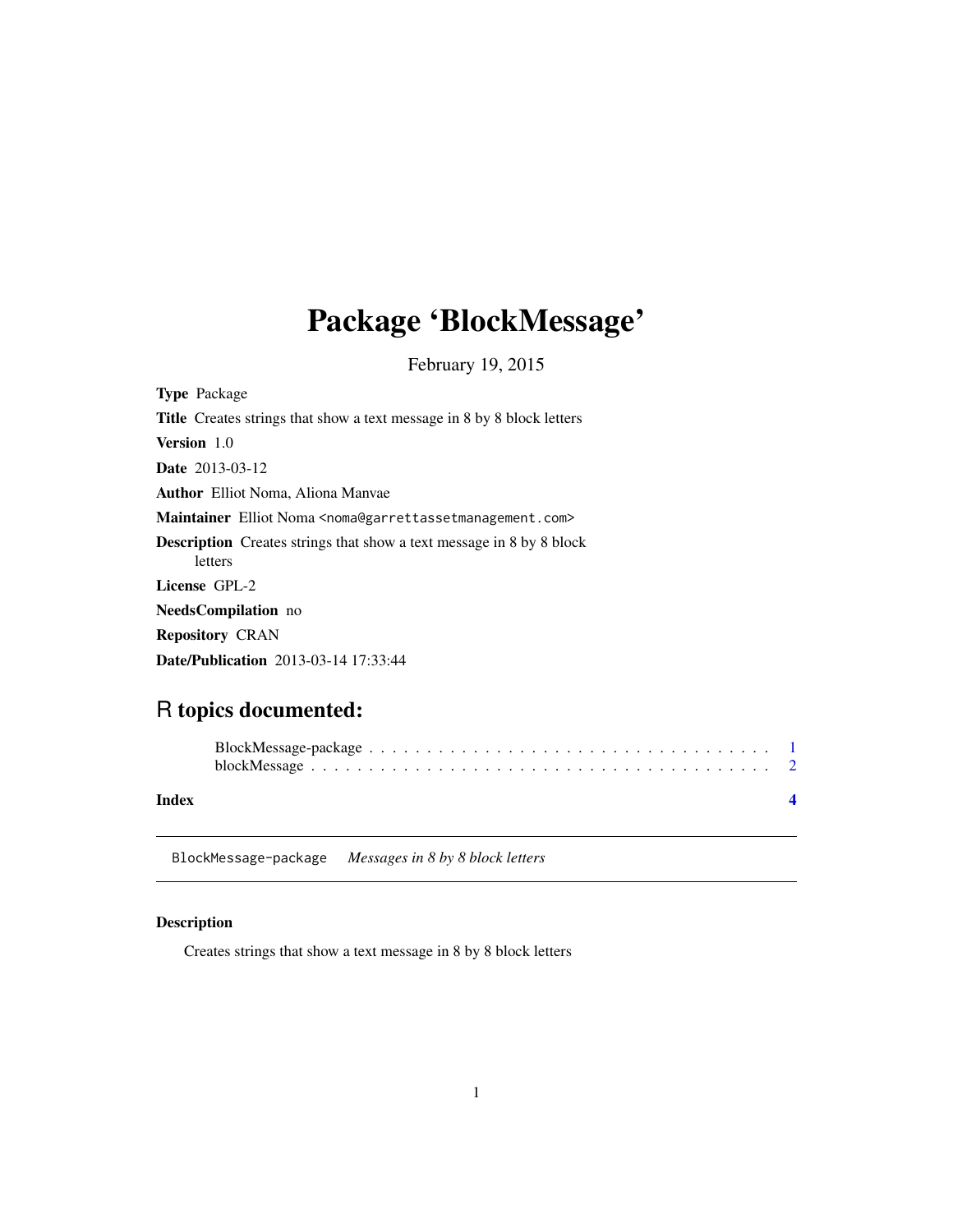# <span id="page-1-0"></span>Details

| <b>BlockMessage</b> |
|---------------------|
| Package             |
| 1.0                 |
| 2013-03-12          |
| $GPI - 2$           |
|                     |

blockMessage is called with a text message which is converted into a strings of block letters

# Author(s)

Elliot Noma, Aliona Manvae

Maintainer: Elliot Noma <noma@garrettassetmanagement.com>

# References

http://roznerd.blogspot.com/ describes the coding scheme for the letters

## Examples

```
cat(paste(blockMessage("Finishing 15:01:45"), collapse="\n"), "\n")
cat("\n", paste(paste(rep(" ", 20), collapse=""),
   blockMessage("Finishing 15:01:45", portrait=FALSE, repeats=3, rotate=180, width=6),
   collapse="\n"), "\n")
cat(paste(c(blockMessage("Finishing"),"\n",blockMessage("15:01:45")), collapse="\n"), "\n")
```
blockMessage *Messages in 8 by 8 block letters*

#### Description

Creates strings that show a text message in 8 by 8 block letters

#### Usage

```
blockMessage(message, symbols = c("X"," "), font = NULL, font_names = NULL,
 width = 7, asData = 0, portrait=TRUE, rotate=0, repeats=1)
```
#### Arguments

| message | string containing the text message                                                                                                                                                                                                                                                                                                |
|---------|-----------------------------------------------------------------------------------------------------------------------------------------------------------------------------------------------------------------------------------------------------------------------------------------------------------------------------------|
| symbols | The symbols that make up the dark and light spaces in the block letters                                                                                                                                                                                                                                                           |
| font    | a matrix describing each letter. The shape of each letter is defined by the eight<br>entries in each row. Each entry corresponds to a column. Each two byte entry<br>describes the dark and light spaces within the column. The first byte describes<br>the top 4 positions and the second byte describes the bottom 4 positions. |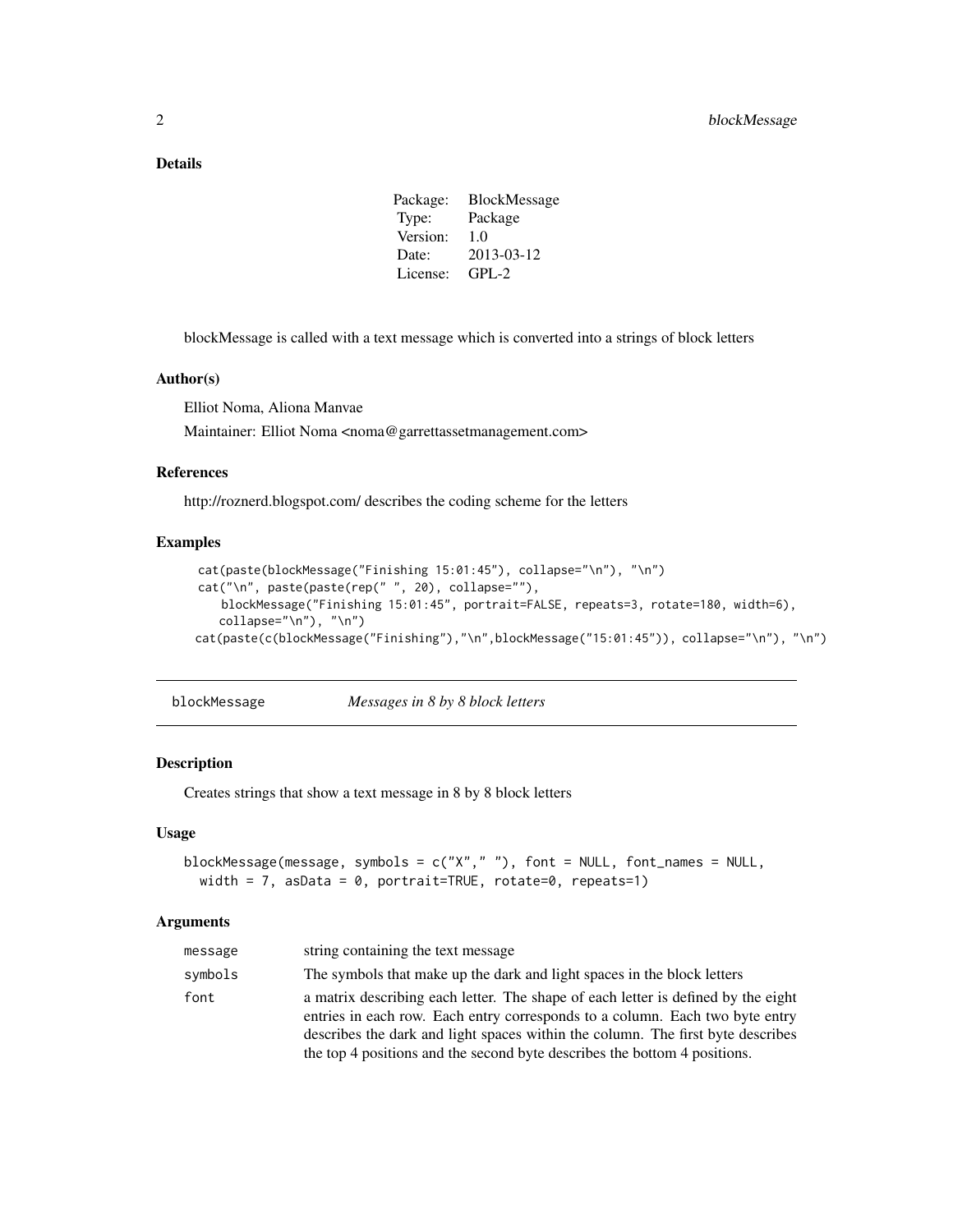# blockMessage 3

| font_names | A vector containing the name for each row in the font matrix.                                                                                                                                        |
|------------|------------------------------------------------------------------------------------------------------------------------------------------------------------------------------------------------------|
| width      | The number of columns (maximum=8) to use in each letter                                                                                                                                              |
| asData     | Indicates whether to return a matrix of dark and light symbols (as Data=FALSE)<br>or to return a strings of characters that can be printed in either portrait or land-<br>scape format (asData=TRUE) |
| portrait   | Indicates whether the strings should be in portrait (TRUE) or landscape (FALSE)<br>mode                                                                                                              |
| rotate     | 0 is the default orientation, 180 rotates the message 180 degrees                                                                                                                                    |
| repeats    | The number of times each row and column of symbols is repeated within each<br>letter                                                                                                                 |

# Details

For more information on the creation of the fonts see http://roznerd.blogspot.com/

### Author(s)

Elliot Noma, Aliona Manvae

# References

http://roznerd.blogspot.com/

# Examples

```
cat(paste(blockMessage("Finishing 15:01:45"), collapse="\n"), "\n")
cat("\n", paste(paste(rep(" ", 20), collapse=""),
   blockMessage("Finishing 15:01:45", portrait=FALSE, repeats=3, rotate=180, width=6),
   collapse="\n"), "\n")
cat(paste(c(blockMessage("Finishing"),"\n",blockMessage("15:01:45")), collapse="\n"), "\n")
```